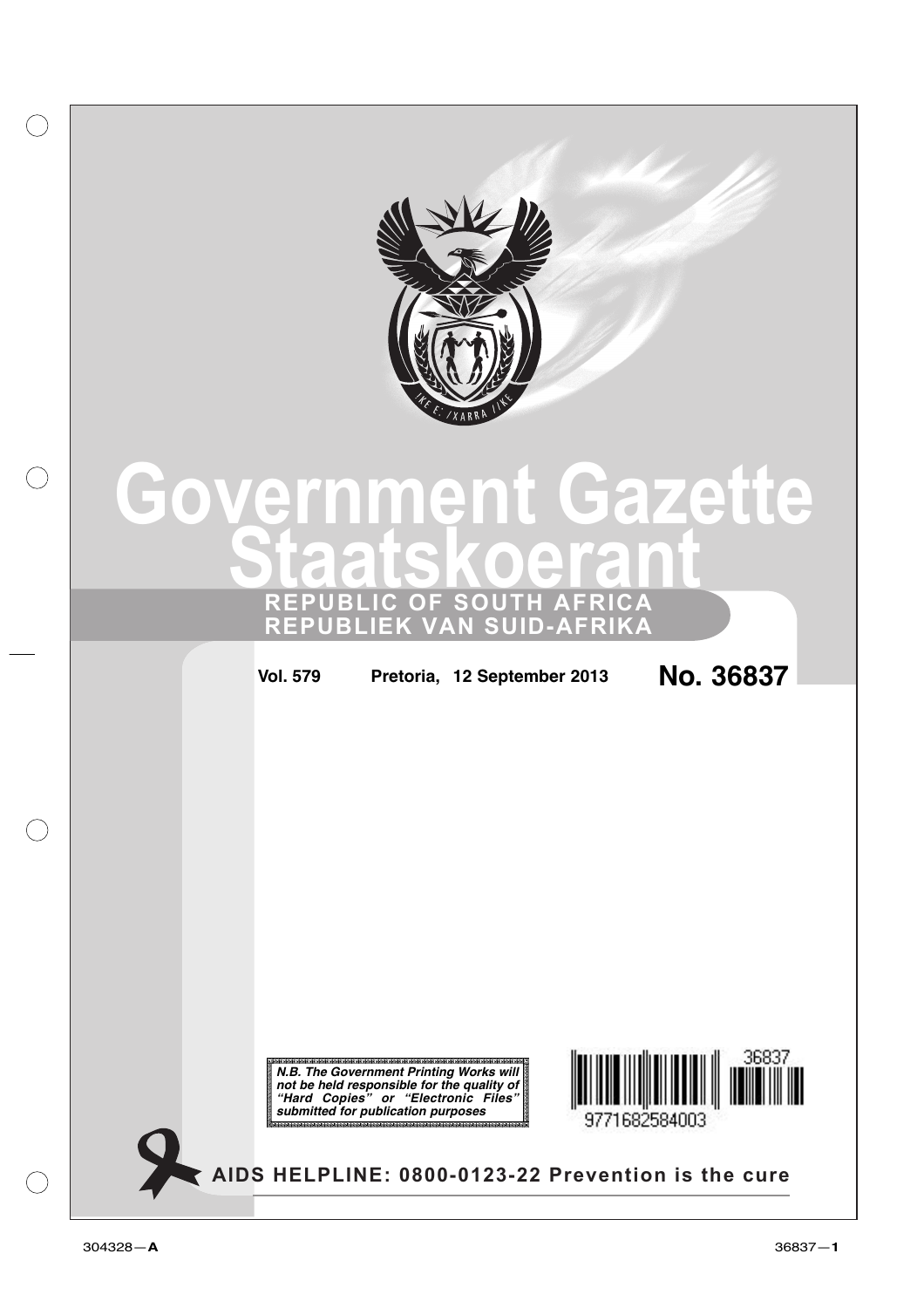#### **IMPORTANT NOTICE**

**The Government Printing Works will not be held responsible for faxed documents not received due to errors on the fax machine or faxes received which are unclear or incomplete. Please be advised that an "OK" slip, received from a fax machine, will not be accepted as proof that documents were received by the GPW for printing. If documents are faxed to the GPW it will be the sender's responsibility to phone and confirm that the documents were received in good order.**

**Furthermore the Government Printing Works will also not be held responsible for cancellations and amendments which have not been done on original documents received from clients.**

| <b>CONTENTS · INHOUD</b> |  |
|--------------------------|--|
|--------------------------|--|

| No. | No. | Page Gazette<br>No. |
|-----|-----|---------------------|
|     |     |                     |

**GENERAL NOTICE**

#### **Basic Education, Department of**

General Notice

932 South African Schools Act (84/1996): Call for comments on the regulations relating to minimum uniform norms and standards for public school infrastructure...................................................................................................................... 3 36837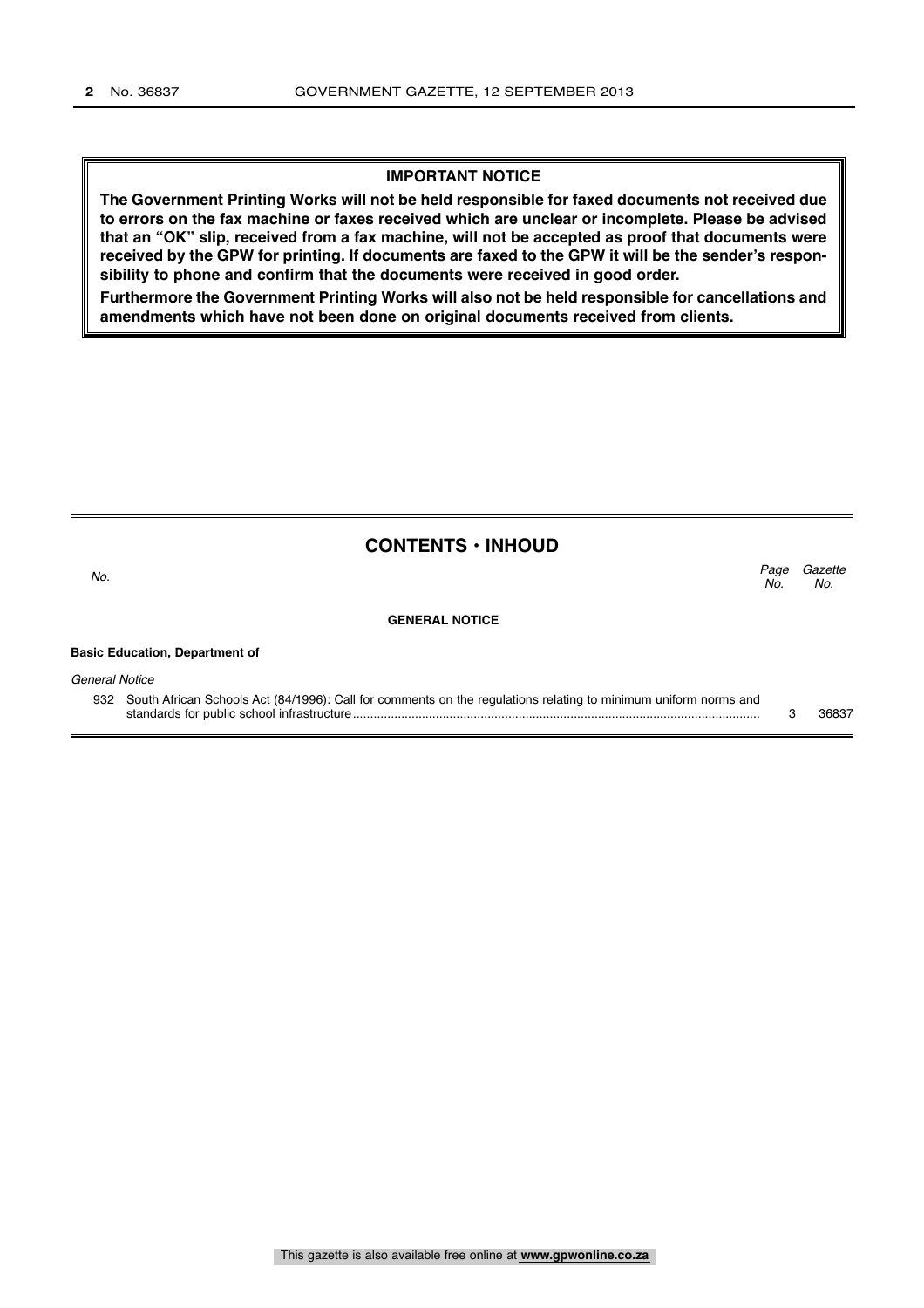# GENERAL NOTICE

#### **NOTICE 932 OF 2013**

#### DEPARTMENT OF BASIC EDUCATION

### SOUTH AFRICAN SCHOOLS ACT, 1996 (ACT NO. 84 OF 1996)

### CALL FOR COMMENTS ON THE REGULATIONS RELATING TO MINIMUM UNIFORM NORMS AND STANDARDS FOR PUBLIC SCHOOL INFRASTRUCTURE

I, Angelina Matsie Motshekga, Minister of Basic Education, acting under section 5A(1)(a) of the South African Schools Act, 1996, and after consultation with the Minister of Finance and the Council of Education Ministers, intend making the Regulations set out in the Schedule.

All interested persons and organisations are invited to comment on the Regulations, in writing, and to direct their comments to  $-$ 

The Director-General, Private Bag X895, Pretoria, 0001, for attention: Mr C Ledwaba, tel No. 012 3573719, e-mail Ledwaba.c@dbe.gov.za, fax No. 012 3239430.

Kindly provide the name, address, telephone number, fax number and e-mail address of the person or organisation submitting the comments.

The comments must reach the Department by 11 October 2013.

expeding

ANGELINA MATSIE MOTSHEKGA, MP MINISTER OF BASIC EDUCATION DATE:  $of109113$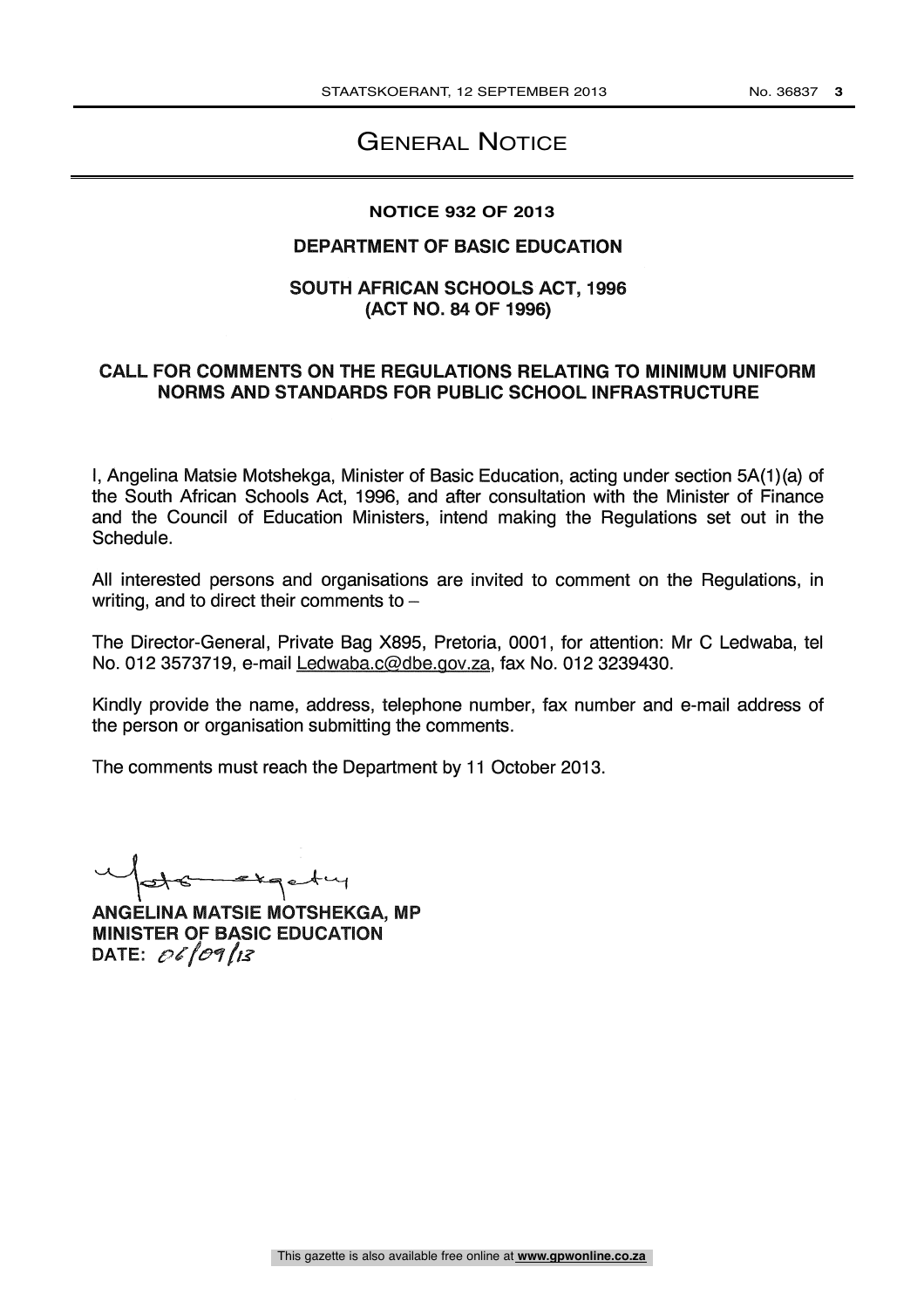### **SCHEDULE**

#### **Definitions**

1. In these regulations any word or expression to which a meaning has been assigned in the South African Schools Act, 1996 (Act No. 84 of 1996), has the meaning so assigned and, unless the context otherwise indicates  $-$ 

"administration areas" means areas in a school, listed in the first column of Annexure C, that are used by the school management and staff for the day to day running of the school; "core education areas" means critical teaching and learning areas in a school, listed in the first column of Annexure A, that are essential to carry out the core teaching and learning functions in a school;

"education support areas" means areas in a school, listed in the first column of Annexure B, that are not critical but are required to create a healthy, safe and conducive school environment and to support the core functions of a school;

"school" means a public school;

"the Act" means the South African Schools Act, 1996 (Act No. 84 of 1996);

"Universal Design" means the design of infrastructure, products, environments, programmes and services to be usable by all people, to address the diversity of learners and teachers with functional limitations.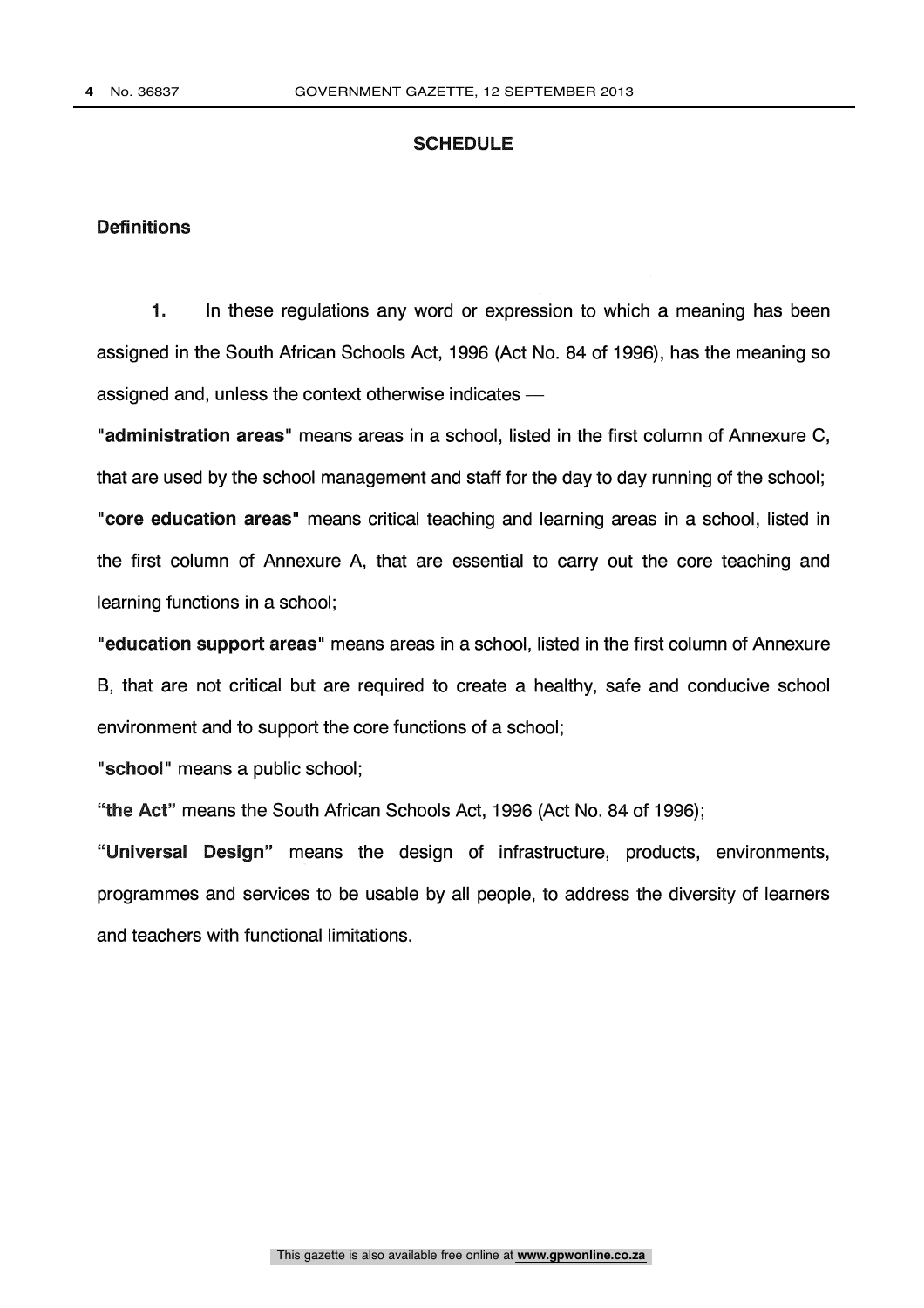### Scope and Application

2. These regulations apply to all ordinary public schools and public schools for learners with special education needs.

#### Implementation of regulations

3. (1) Notwithstanding the provisions of these regulations, the norms and standards contained in the regulations  $-$ 

(a) must, subject to subregulation (3) and as far as reasonably practicable, be applied to all schools of which the planning starts on or after the date of publication of the regulations; and

(b) as far as schools are concerned which exist when these regulations are published, must, subject to subregulations (3), (4), (5) and (6) and as far as reasonably practicable-

- (i) with reference to the norms and standards mentioned in subregulation (6), be phased in over a period of 10 years from the date of publication of these regulations; and
- (ii) with reference to all the other norms and standards contained in these regulations, be phased in before 31 December 2030.

(2) In implementing these regulations any reasonable possible avenue must be explored and alternatives considered to give effect to the norms and standards contained in these regulations.

(3) The implementation of the norms and standards contained in these regulations is, where applicable, subject to the resources and co-operation of other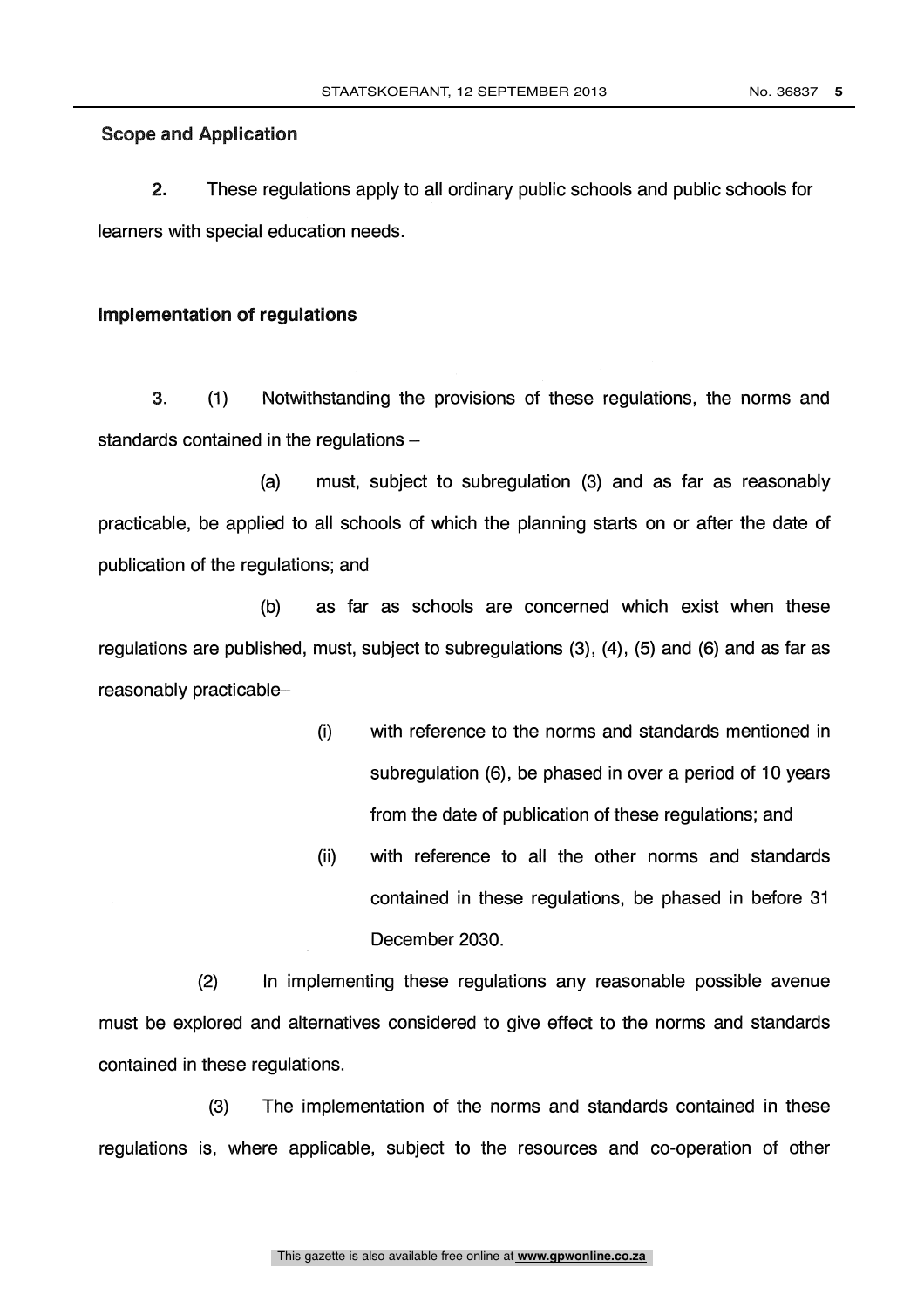government agencies and entities responsible for infrastructure in general and the making available of such infrastructure.

(4) A Member of the Executive Council must, within a period of 6 months after the publication of the regulations and thereafter annually on a date and in the manner determined by the Minister, provide the Minister with detailed plans on the manner in which the norms and standards are to be implemented as far as schools referred to in subregulation (1)(b) are concerned.

(5) In addition to the requirements contained in section 58C of the Act, a Member of the Executive Council must, in the manner determined by the Minister, report annually to the Minister on the implementation of the plans required in terms of subregulation (4).

(6) As far as schools contemplated in subregulation (1)(b) are concerned, a Member of the Executive Council must, with reference to subregulation (1)(b)(i), prioritize the norms and standards relating to the availability of classrooms, electricity, water, sanitation and perimeter security, and the plans contemplated in subregulation (4) must reflect such prioritization.

(7) Measures which are taken to comply with the norms and standards contained in these regulations must be funded through the budgetary processes for new facilities and the upgrading of existing facilities at schools.

### Types of schools

- 4. (1) Schools are classified into primary and secondary schools.
	- (2) Primary schools offer grades R to 7.
	- (3) Secondary schools offer grades 8 to 12.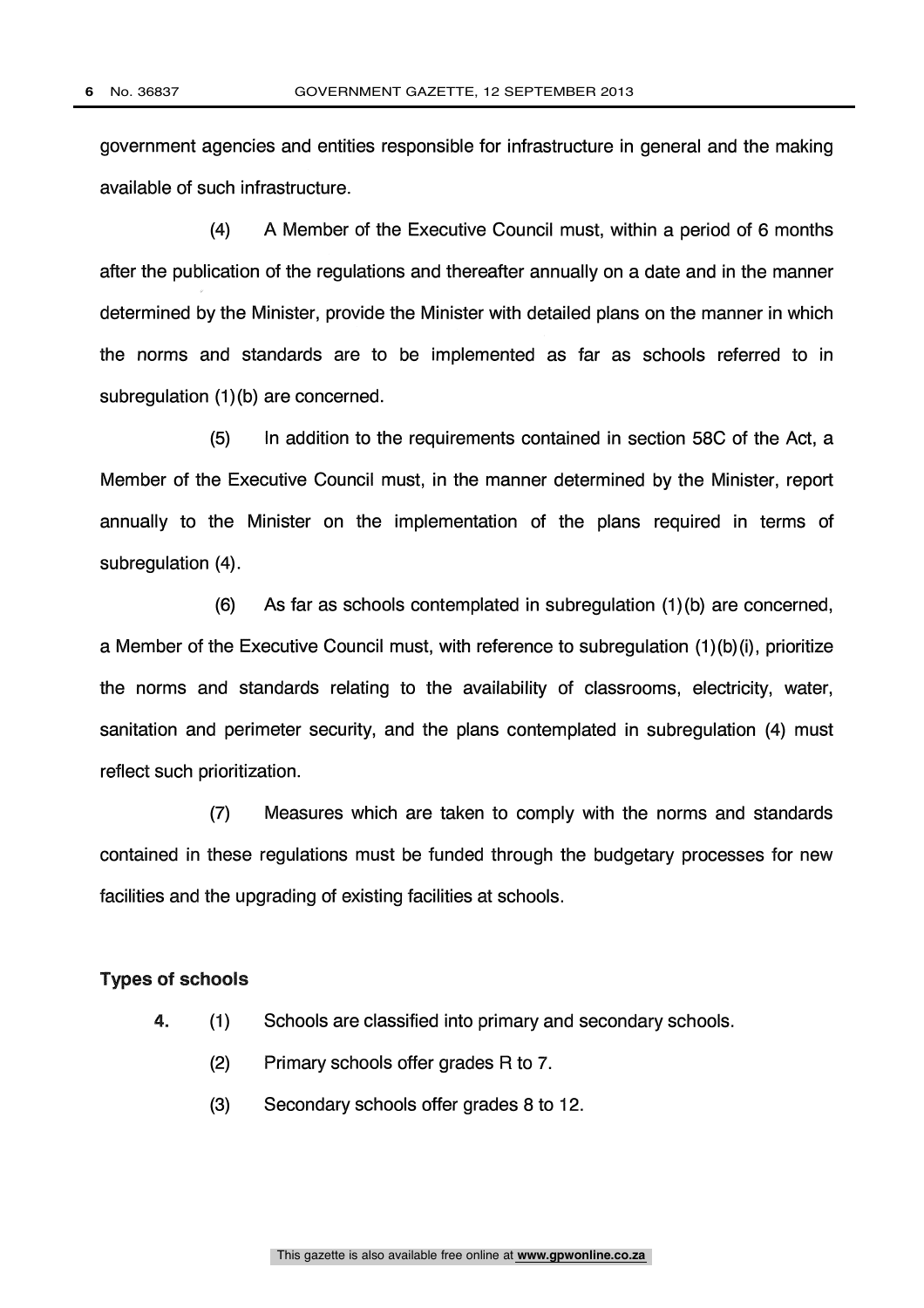### Universal access

5. (1) All schools are required to adhere to the requirements of Universal Design. This will apply to all buildings, access ways, indoor and outdoor facilities as well as any information, communications and other services in new schools as well as to additions, alterations and improvements to existing schools.

(2) In addition, over and above the provisions contained in subregulation (1), schools for learners with special education needs must comply with the requirements related to the nature of the specialised support programme offered at the school.

### Site and identification of school

6. (1) The siting of schools should, as far as possible, recognise the need for appropriate topography and location related to access and demographic realities.

(2) A school site must contain a name board which is clearly visible to the public, indicating-

- (a) the name of the school;
- (b) the contact details of the school; and
- (c) the GPS coordinates and the National Education Management and Information System (EMIS) number of the school.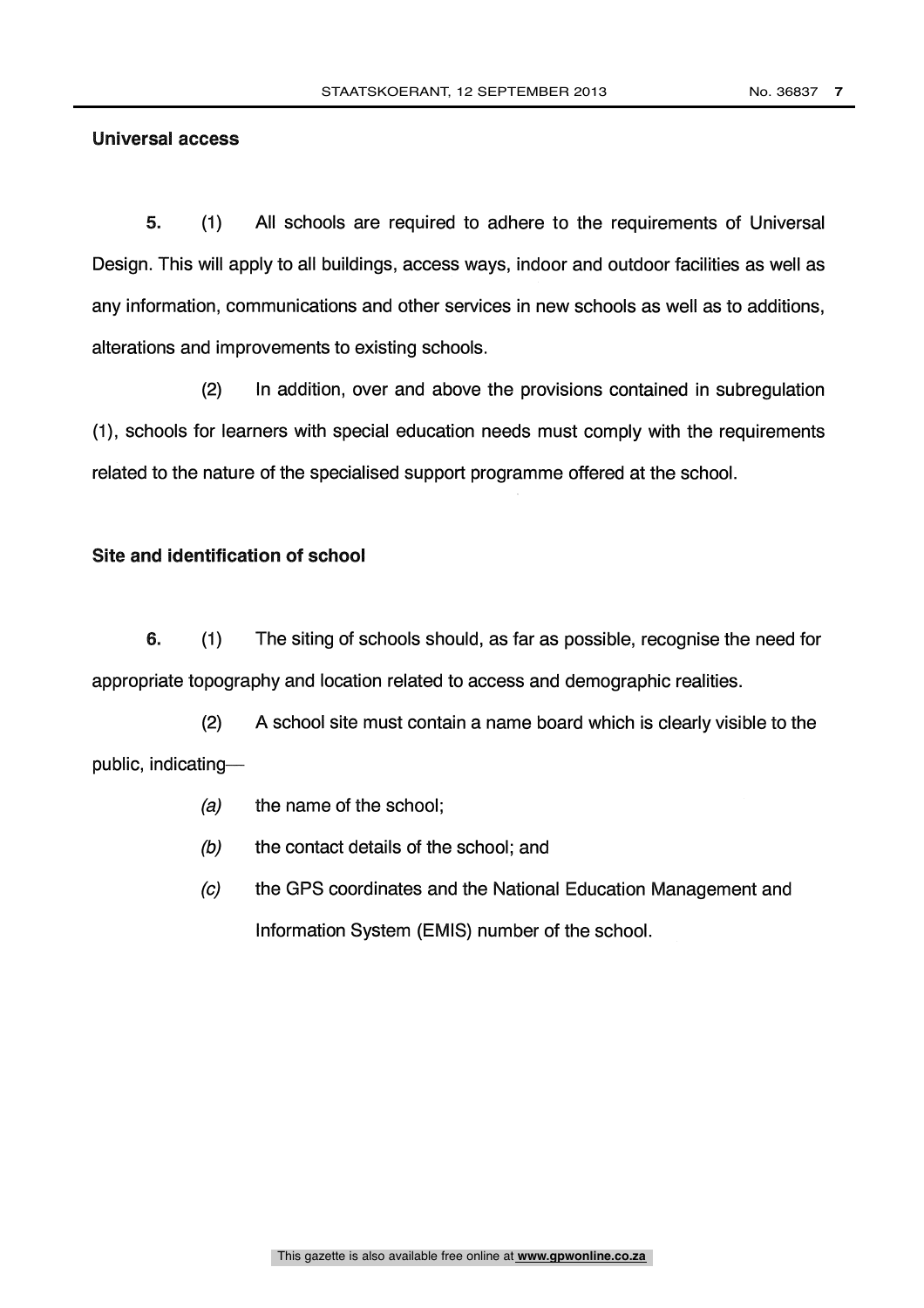### Categories of key school areas and their size

7. (1) An enabling teaching and learning environment in a school comprise  $of-$ 

- (a) core education areas;
- (b) education support areas; and
- (c) administration areas.

(2) Subject to regulation 3 and to subregulation (3), and having regard to the curriculum of a school, the size norm for areas referred to in subregulation (1) required by a school, must be determined in accordance with Annexures A, B and C.

(3) As far as schools referred to in regulation 3(1)(b) are concerned, the size norms contained in Annexures A, B and C will serve only as a guideline.

#### Classrooms

8. (1) The average space in a school allocated for each learner must be as follows:

- (a) Grade R:  $2m^2$  to  $2.6m^2$ ;
- $(b)$  ordinary primary and secondary school classrooms: 1.2m<sup>2</sup> to 1.5m2;
- (c) for the teaching of specialised further education and training subjects and for laboratories: 1.5<sup>2</sup>m to 2m<sup>2</sup>; and
- (d) for learners with disabilities: 2.4m2.
- (2) The following are acceptable norms for class size: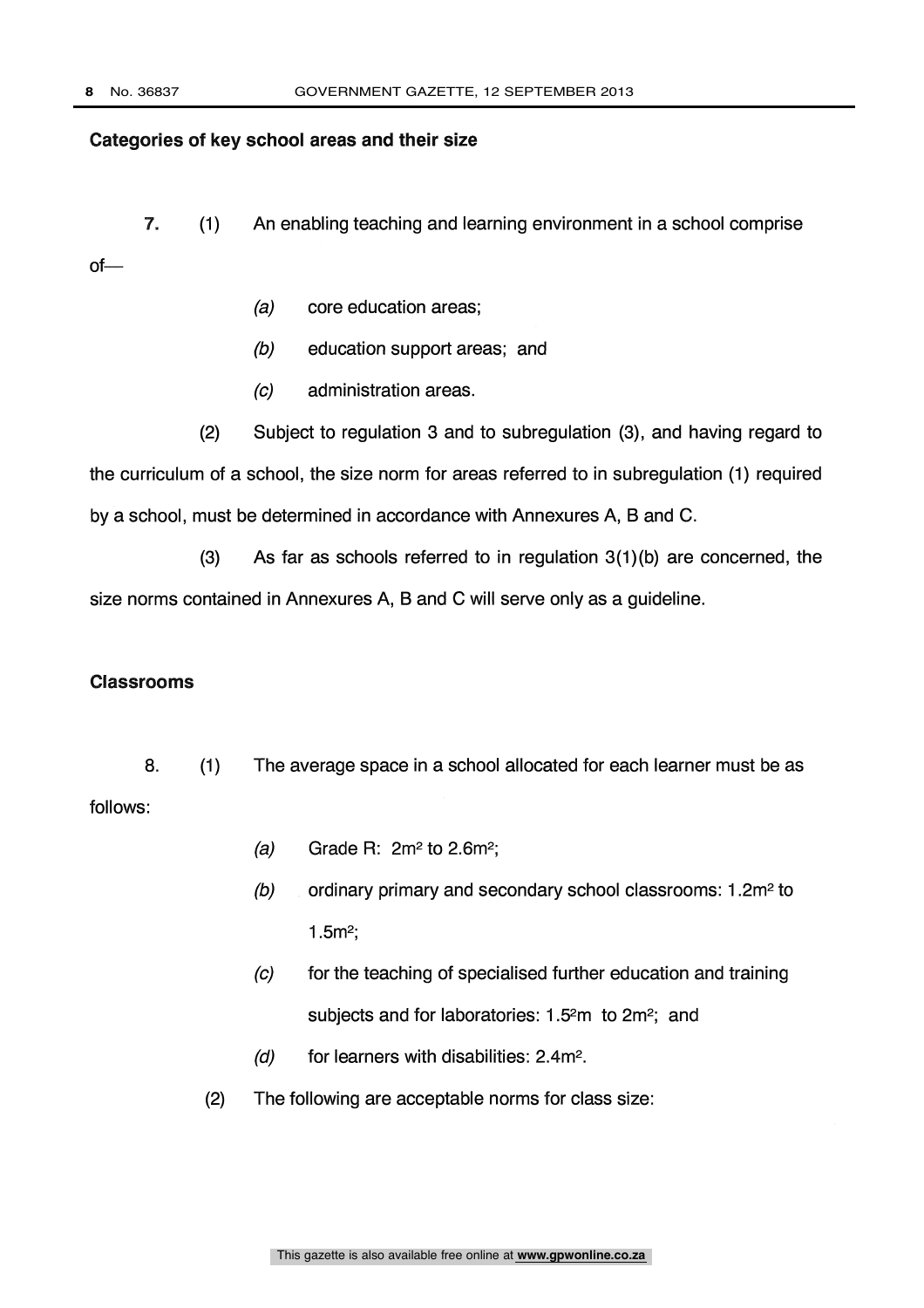- (a) Grade R: A maximum of 30 learners;
- (b) for all other classes: A maximum of 40 learners;
- (c) for specialised further education and training subjects: Not less than 25 and no more than 40 learners; and
- (d) for science laboratories: A maximum of 40 learners.

### **Electricity**

9. (1) All schools must have some form of electricity which complies with all relevant laws.

(2) The choice of an appropriate electricity supply must be based on the most appropriate source of electricity available for each particular school.

- (3) Forms of electricity supply could include  $-$ 
	- (a) Grid electrical reticulation;
	- (b) generators;
	- (c) solar powered energy; or
	- (e) wind powered energy sources.

#### **Water**

10. (1) All schools must have a sufficient basic water supply which complies with all relevant laws and which is available at all times for drinking, personal hygiene and, where appropriate, for food preparation.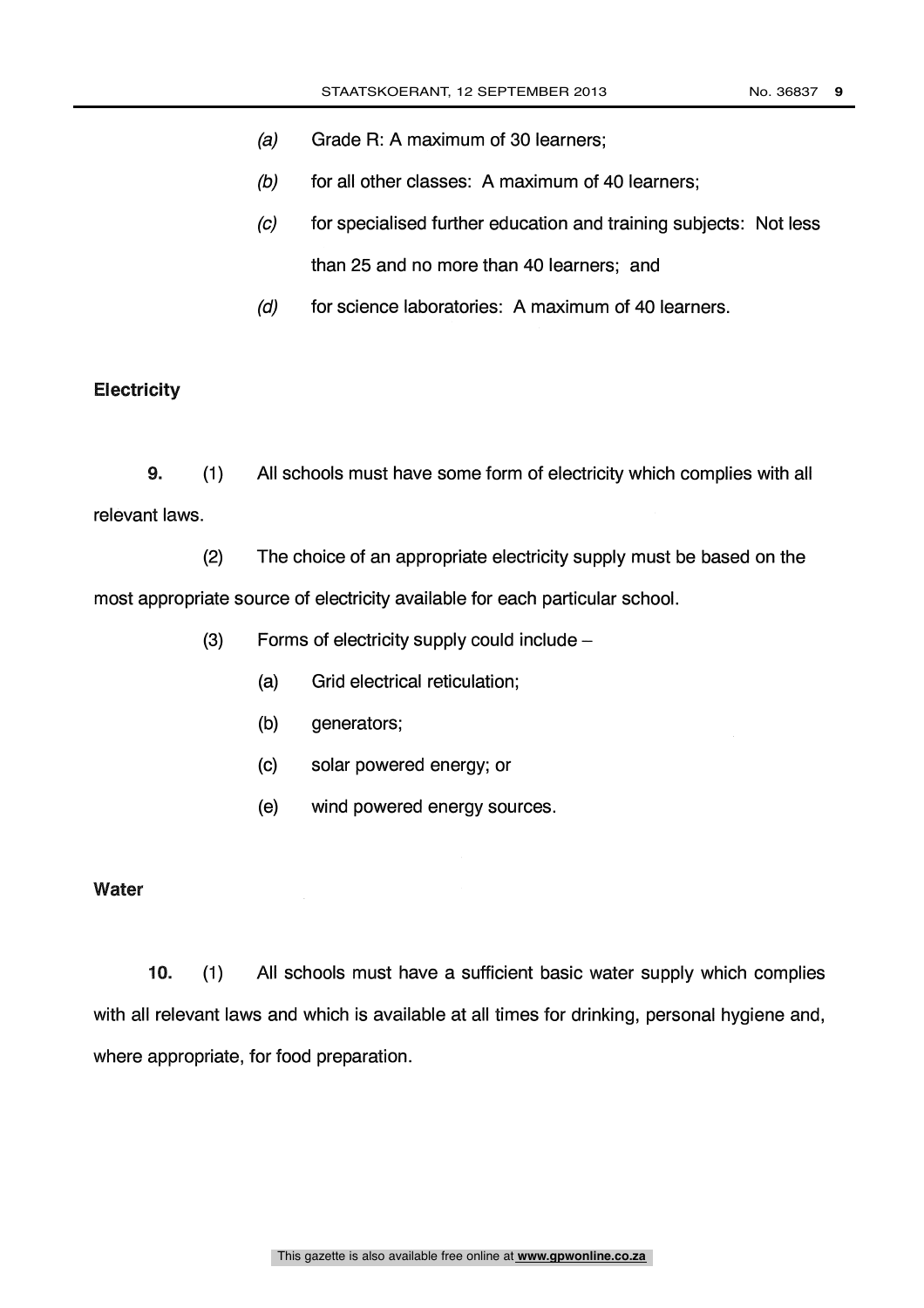(2) Sufficient water-collection points and water-use facilities must be available at all schools to allow convenient access to, and use of, water for drinking, personal hygiene and, where appropriate, for food preparation.

(3) The choice of an appropriate water technology may only be based on an assessment conducted on the most suitable water supply technology for each particular school.

- (4) Sources of water supply could include
	- (a) a municipal reticulation network;
	- (b) rain water harvesting;
	- (c) mobile tankers;
	- (d) boreholes; or
	- (e) local reservoirs and dams.

#### Sanitation

11. (1) All schools must have a sufficient number of sanitation facilities, as contained in Annexure D, that are easily accessible to all, provide privacy and security and promote health and hygiene standards and that comply with all relevant laws.

(2) The choice of an appropriate sanitation technology may only be based on an assessment conducted on the most suitable sanitation technology for each particular school.

- (3) Sanitation facilities could include  $-$ 
	- (a) water borne sanitation;
	- (b) small bore sewer reticulation;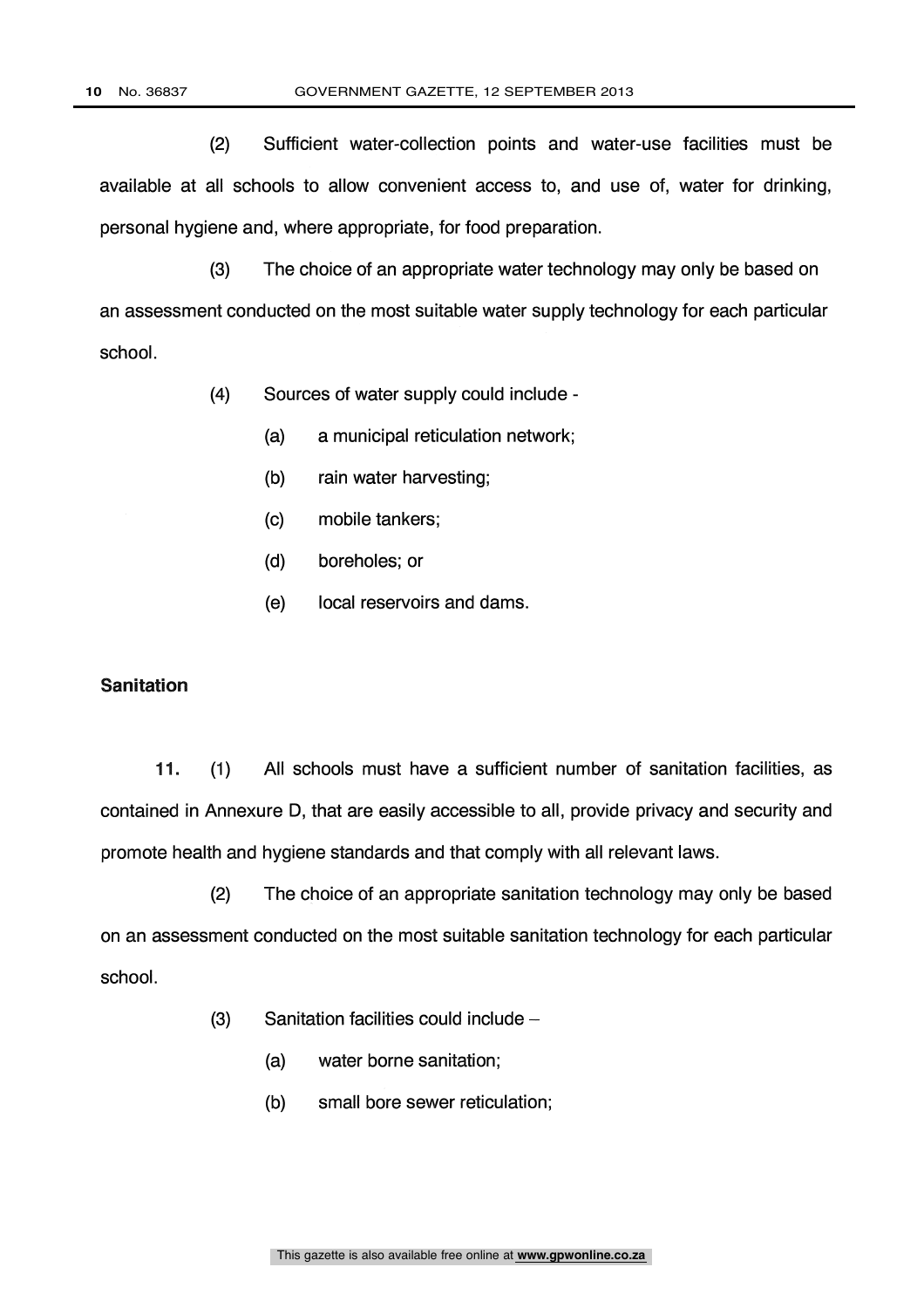- (c) septic or conservancy tank systems;
- (d) ventilated improved pit latrines; or
- (e) composting toilets.
- (4) Plain pit and bucket latrines are not allowed in schools.

#### Library

12. (1) All schools must have a library facility or media centre facility or library stocks that are renewed whenever required and whenever circumstances permit.

(2) A library facility or media facility may consist of one or more of the following models:

- (a) A mobile facility;
- (b) a cluster facility;
- (c) a classroom facility;
- (d) a centralised school facility; or
- (e) a school community facility.

#### Laboratories for science, technology, mathematics and life sciences

13. (1) All schools that offer science subjects must have the necessary apparatus and consumables to make it possible to conduct experiments and scientific investigations.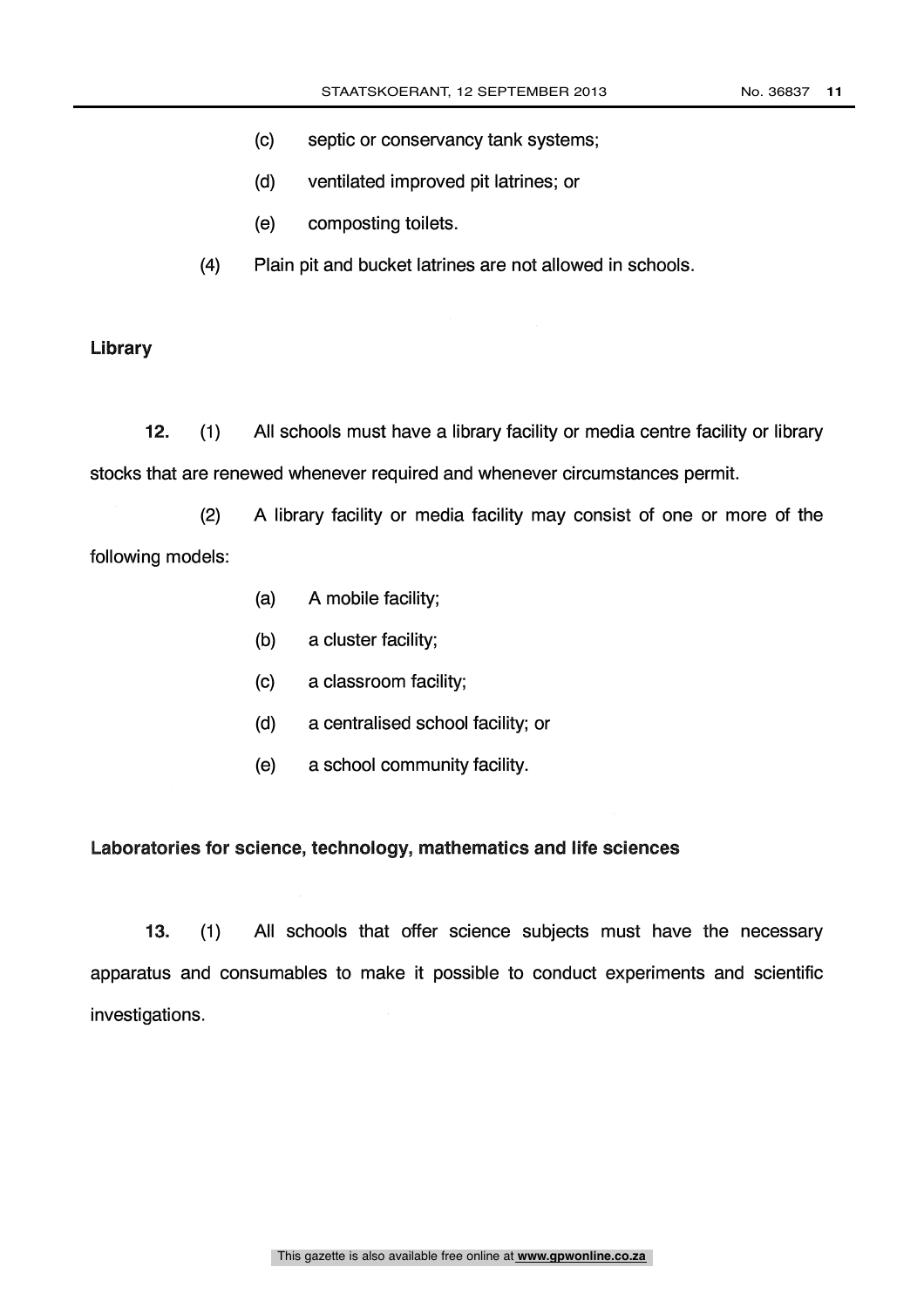(2) The apparatus and consumables contemplated in subregulation (1) may be housed in a laboratory, a mobile laboratory, a classroom or a safe container, as determined by the school.

(3) The apparatus and consumables contemplated in subregulation (1) must be stored in a lockable facility in accordance with safety standards.

(4) A laboratory for science, technology, mathematics and life sciences may, where practicable, be combined in one room.

#### Sport and recreation facilities

14. (1) All schools must have areas where sporting and recreational activities can be practised.

(2) The areas that are provided by a particular school for sporting and recreational activities will depend on the type of sporting and recreational activities undertaken by that school.

(3) Despite the provisions of this regulation a school may make use of the sporting and recreational facilities of another school or of a local community, in consultation with that other school or with the responsible officials of the community concerned, if it is not possible for the first mentioned school to provide such facilities.

#### Electronic connectivity at a school

15. (1) All schools must have some form of wired or wireless connectivity for purposes of communication.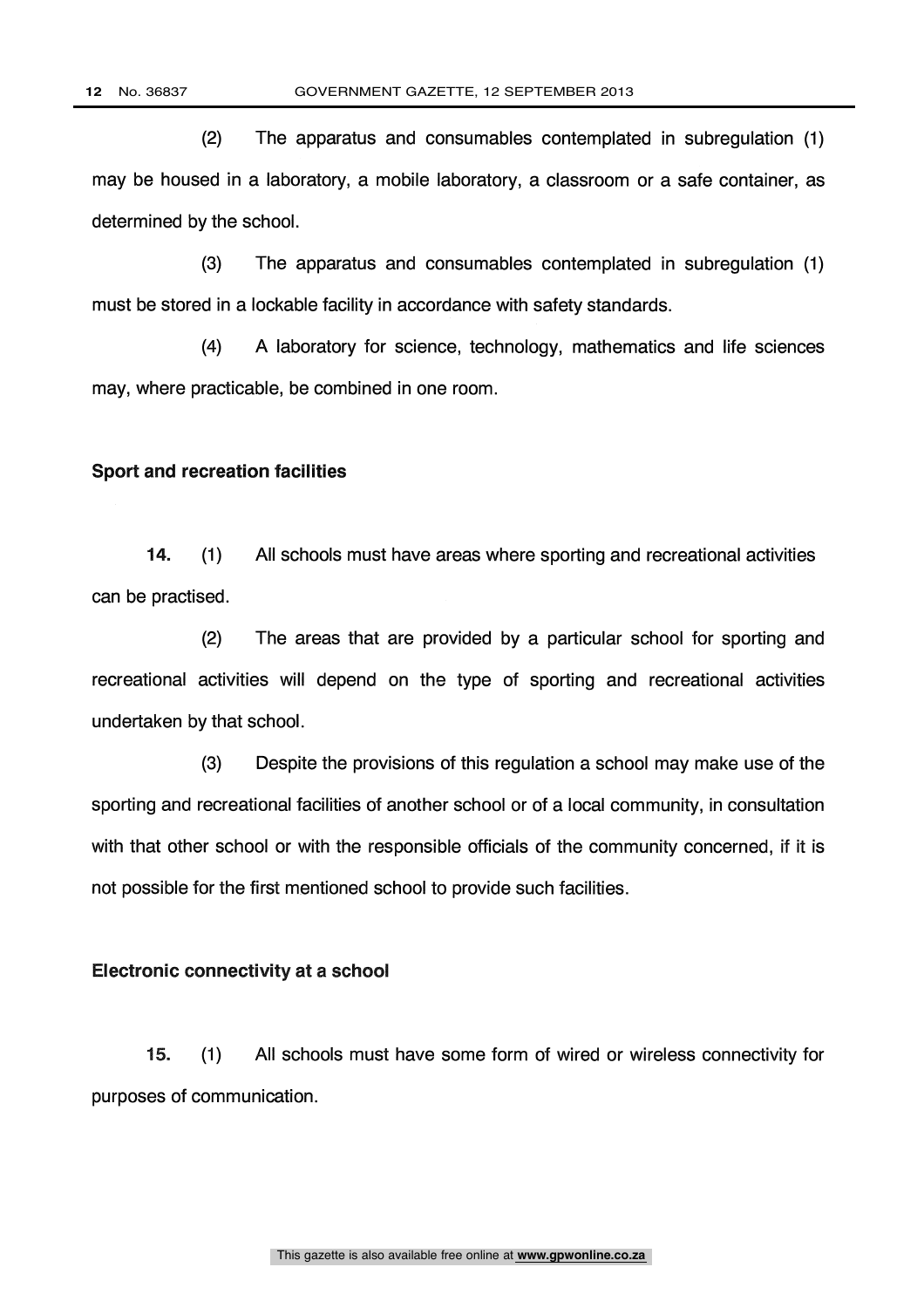- (2) The following communication facilities must be provided:
	- (a) Telephone facilities;
	- (b) fax facilities;
	- (c) internet facilities; and
	- (d) an intercom or public address system.

### Perimeter security and school safety

16. (1) Every school site, including school outbuildings and sporting and recreational facilities, must be surrounded by appropriate fencing to a height of at least 1,8 meters.

(2) School buildings must have some form of safety and security measures, such as the following:

(a) Burglar proofing for all ground floor buildings and other built areas on ground level that are accessed by learners and educators;

- (b) a security guard arrangement; and
- (c) an alarm system.

(3) School buildings and other school facilities must conform to all laws relating to fire protection.

#### Design considerations for core education areas and education support areas

17. (1) (a) Natural day lighting should be exploited when designing classrooms, to minimize the dependence on artificial lighting.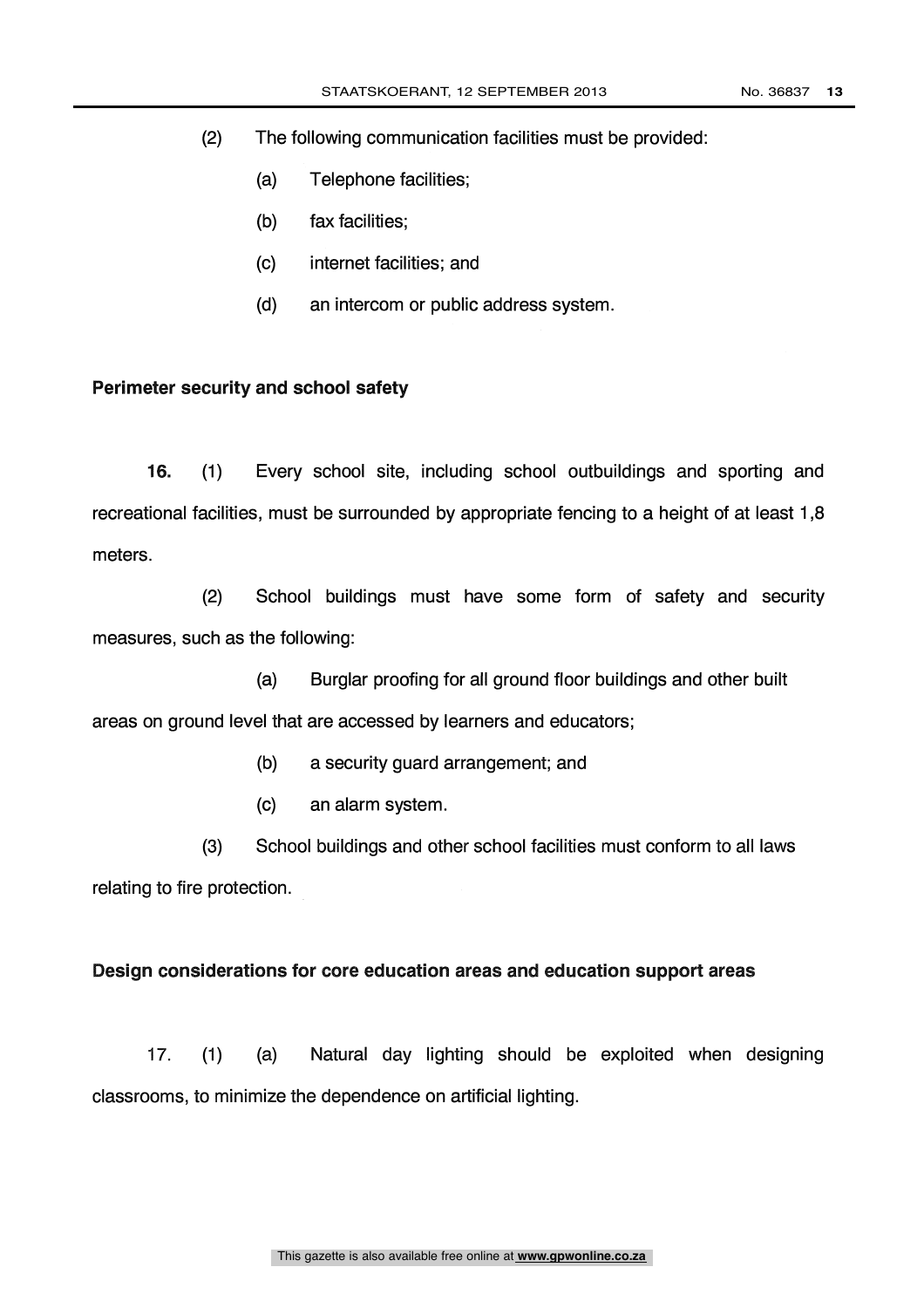(b) Glare should, as far as reasonably practicable, be avoided.

(2) Ventilation should be natural ventilation and should include permanent wall vents and windows with opening sections so as to promote healthy conditions and the reduction of the risk of the spreading of diseases.

(3) In the provisioning of windows, ease of operation, natural ventilation requirements and maintaining an adequate level of safety must be taken into account.

(4) Acoustic conditions should, as far as reasonably practicable, facilitate clear communication of speech between teacher and learner, and between learners, and should not impede teaching and learning activities.

(5) Background noise and reverberation should, as far as reasonably practicable, be reduced to a minimum.

(6) Flexibility of usage and assigning of multiple functions should be a consideration in designing core education areas and education support areas such as, but not limited to, libraries, media centres, special education support rooms and therapy rooms.

(7) Innovative design which is efficient, cost effective and appropriate to create an enabling and inclusive teaching and learning environment should be promoted.

#### Review of the regulations

18. (1) The Department of Basic Education must periodically review the norms and standards contained in these regulations in order to ensure that those norms and standards remain current.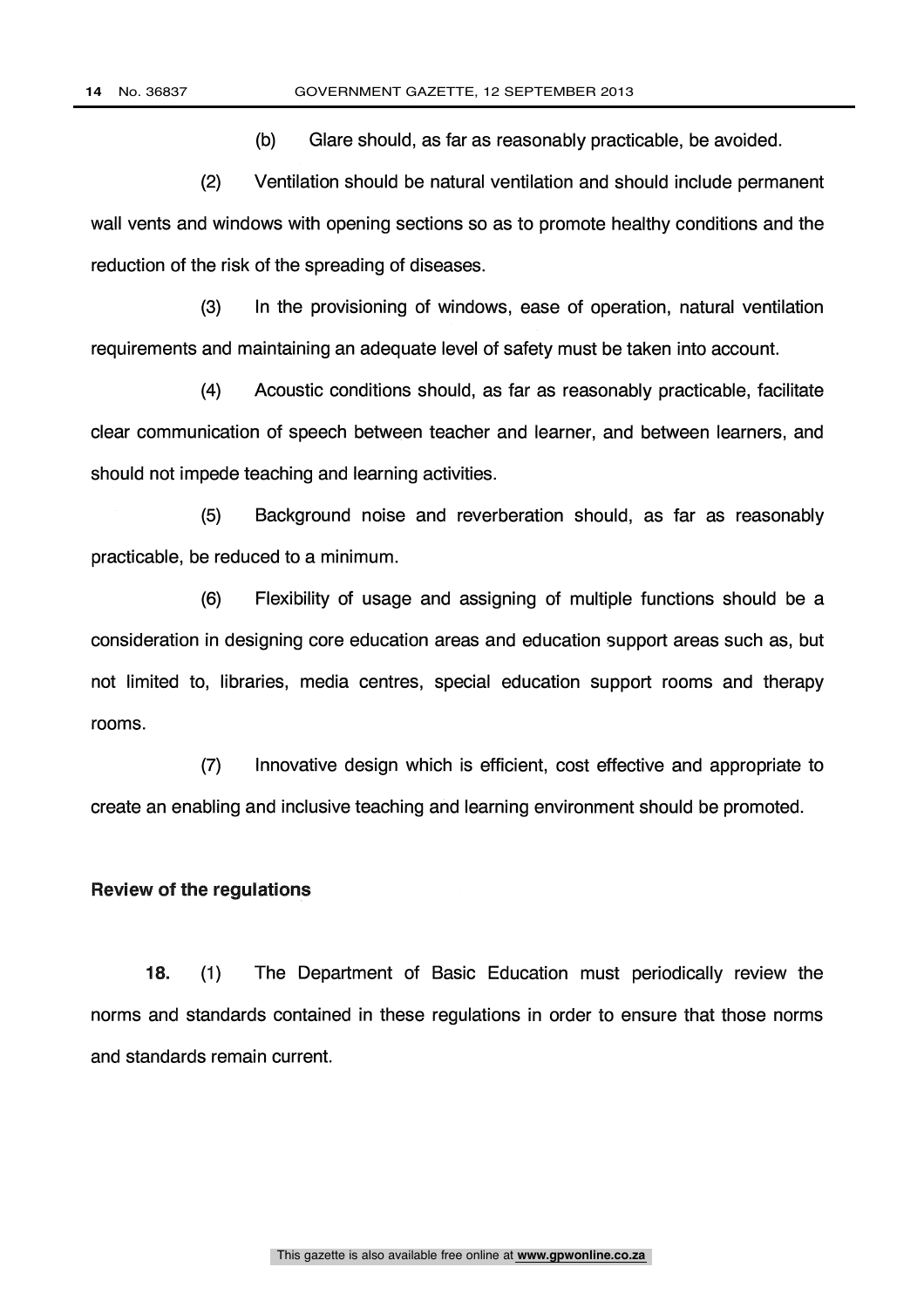(2) (a) An education department may within the parameters set by these regulations, adapt the norms and standards to best suit schools within the province concerned.

(b) Any adaptation contemplated in paragraph (a) may under no circumstances lead to a diminution of minimum norms and standards set by these regulations.

## Short title

19. These regulations are called the Regulations Relating to Minimum Uniform Norms and Standards for Public School Infrastructure.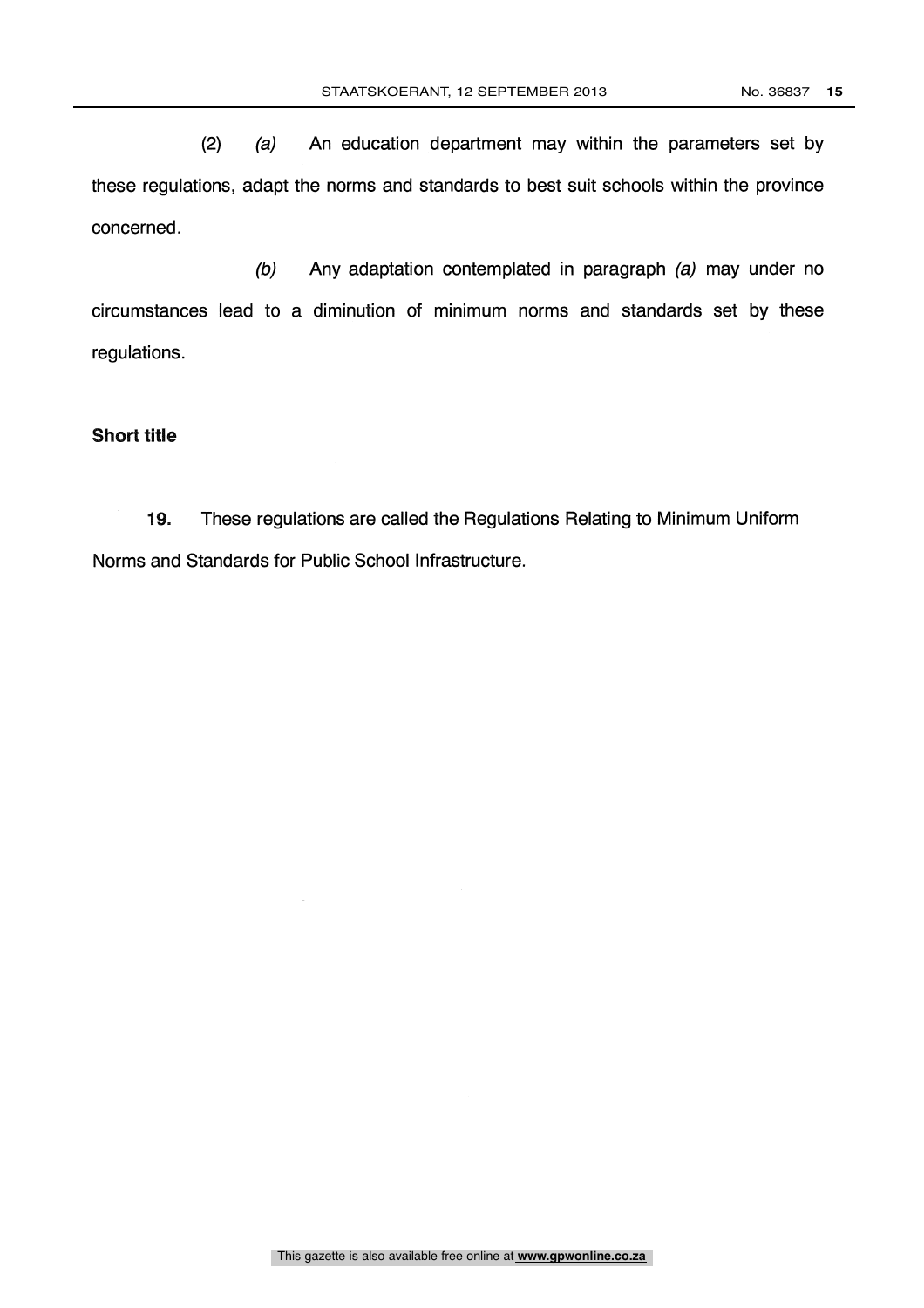### ANNEXURE A

 $\overline{1}$ 

| Size norms for core education areas    |                          |         |
|----------------------------------------|--------------------------|---------|
|                                        | Unit size m <sup>2</sup> |         |
| <b>EDUCATION AREAS</b>                 | <b>Minimum</b>           | Optimum |
| Classrooms                             | 48                       | 60      |
| <b>Grade R facility</b>                | 60                       | 80      |
| Science laboratory                     | 60                       | 80      |
| Social sciences rooms                  | 60                       | 80      |
| Computer rooms                         | 60                       | 80      |
| Arts and culture room                  | 60                       | 80      |
| Multipurpose                           | 60                       | 80      |
| Technology room                        | 60                       | 80      |
| School library/Media centre            | 60                       | 120     |
| Storage areas                          | 12                       | 15      |
| Agricultural management practices room | 60                       | 80      |
| Agricultural technology room           | 60                       | 80      |
| Agricultural sciences room             | 60                       | 80      |
| Dance studies room                     | 60                       | 80      |
| Design room                            | 60                       | 80      |
| Dramatic arts room                     | 60                       | 80      |
| Music room                             | 60                       | 80      |
| Visual arts room<br>60<br>80           |                          |         |
| Civil technology room                  | 60                       | 80      |
| Electrical technology room             | 60                       | 80      |
| Mechanical technology room             | 60                       | 80      |
| Engineering graphics and design room   | 60                       | 80      |
| Hospitality studies room               | 60                       | 80      |
| <b>Toilets</b>                         | Annexure D               |         |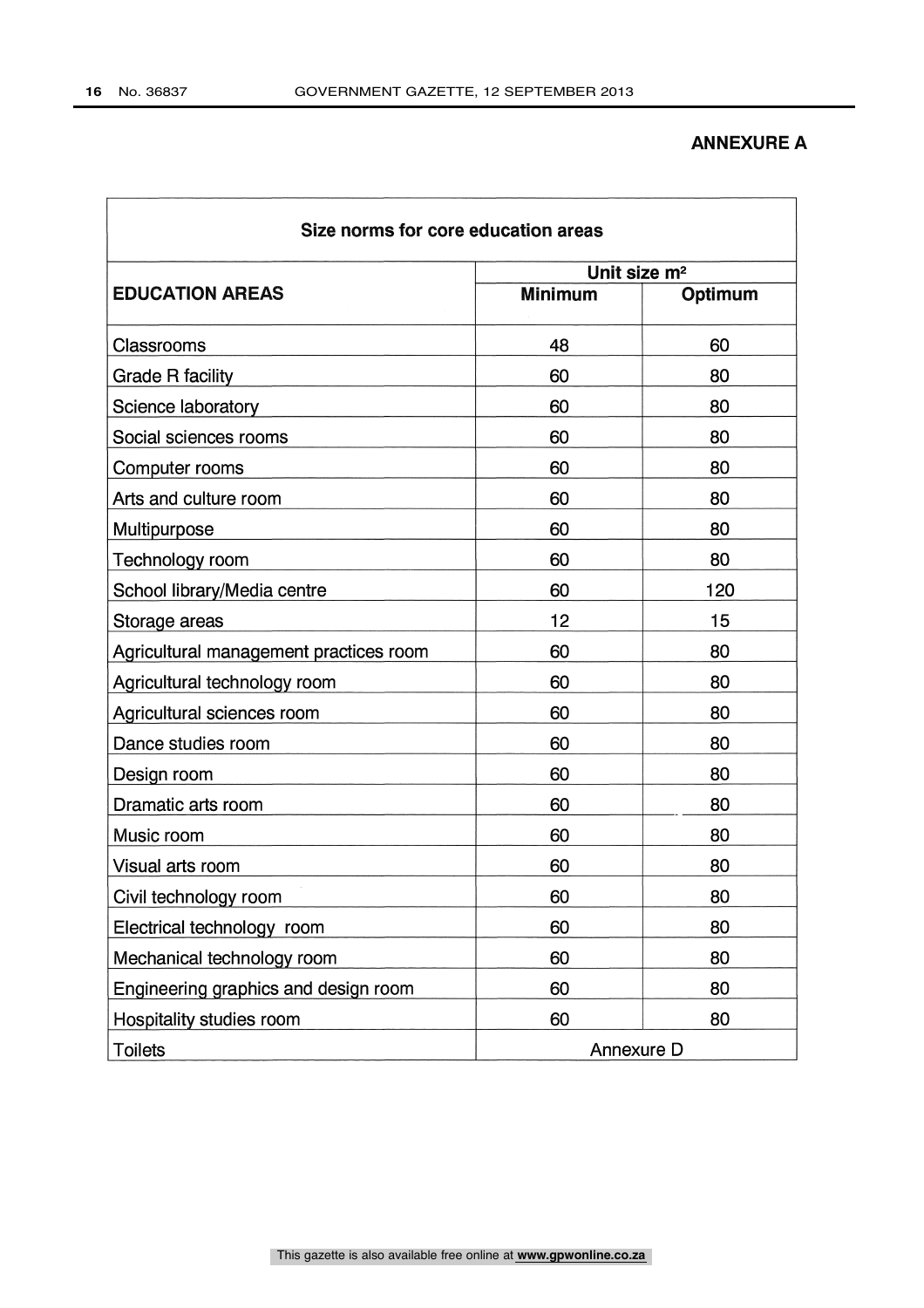# ANNEXURE B

| Size norms for education support areas                            |                             |              |
|-------------------------------------------------------------------|-----------------------------|--------------|
|                                                                   | Unit size m <sup>2</sup>    |              |
| <b>EDUCATION SUPPORT AREAS</b>                                    | Minimum size                | Optimum size |
| Food garden                                                       | 15                          | 20           |
| Tuckshop                                                          | 12                          | 15           |
| Kitchen                                                           | 15                          | 20           |
| Nutrition center/Food storage                                     | 12                          | 15           |
| Dining room (Multipurpose)                                        | 60                          | 120          |
| Security room                                                     | 3                           | 6            |
| General purpose hall                                              | 120                         | 180          |
| Parking bays (including parking and drop-off for<br>the disabled) | Subject to size of school   |              |
| Caretaker room                                                    | 12                          | 15           |
| Storage areas                                                     | 12                          | 15           |
| <b>Toilets</b>                                                    | Annexure D                  |              |
| Walk ways (covered)                                               | Subject to school design    |              |
| Assembly area                                                     | Subject to school design    |              |
| Staff quarters (where there is a need)/living<br>quarters         | Subject to needs            |              |
| <b>Hostels</b>                                                    | Subject to needs            |              |
| Physiotherapy, occupational and speech therapy<br>rooms           | Critical in special schools |              |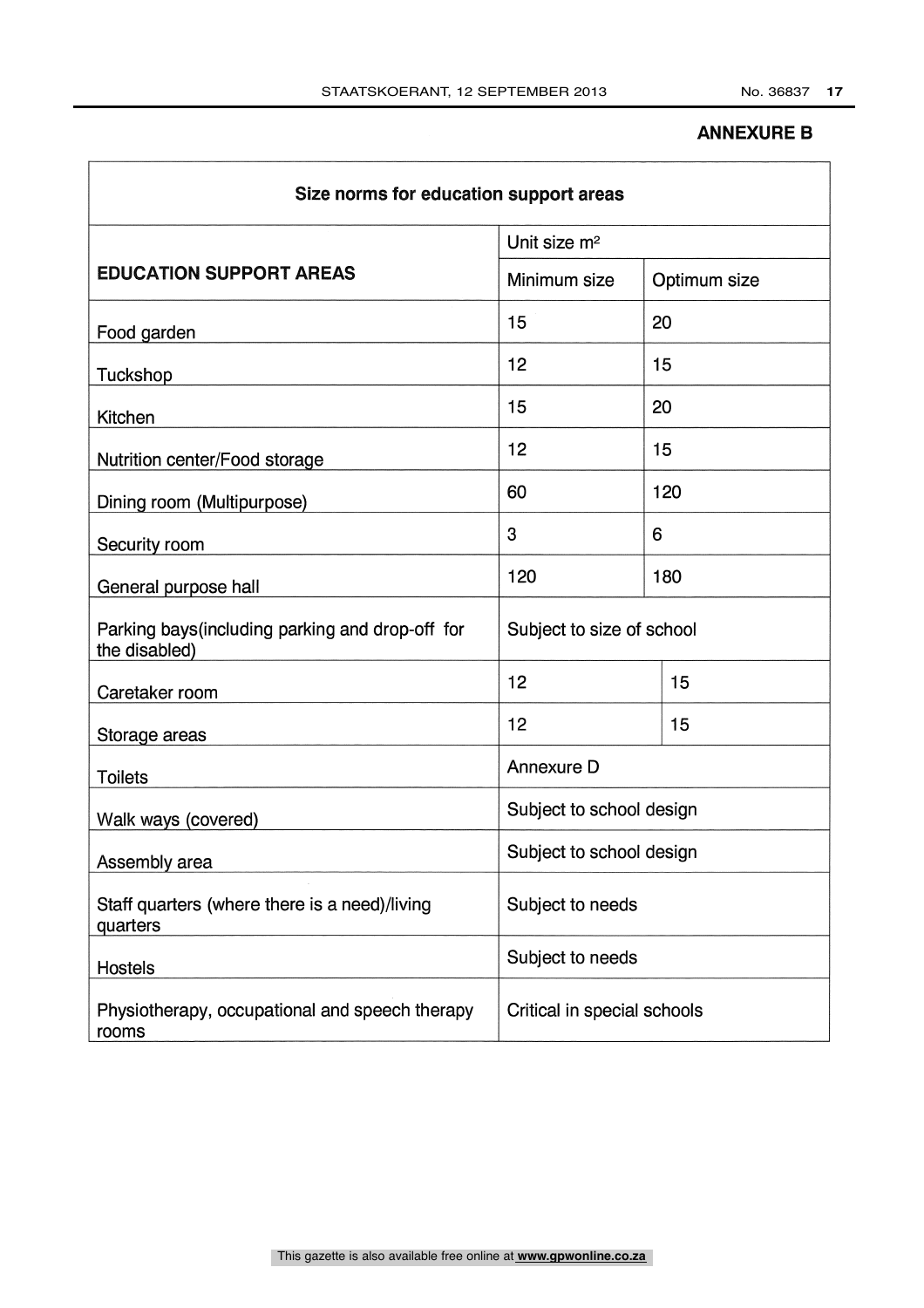$\overline{1}$ 

### ANNEXURE C

 $\overline{\phantom{0}}$ 

| Size norms for administration areas                     |                     |                          |
|---------------------------------------------------------|---------------------|--------------------------|
|                                                         |                     | Unit size m <sup>2</sup> |
| <b>ADMINISTRATION AREAS</b>                             | <b>Minimum size</b> | Optimum size             |
| Principal's office                                      | 15                  | 20                       |
| Deputy Principal's office                               | 12                  | 15                       |
| Administration office                                   | 15                  | 20                       |
| Reception area                                          | 12                  | 15                       |
| Storage areas                                           | 12                  | 15                       |
| Strong room                                             | 6                   | 10                       |
| Printing room                                           | 10                  | 15                       |
| Staff room                                              | 48                  | 60                       |
| Pastoral care room with sick rooms and counselling room | 10                  | 15                       |
| <b>Head of Department offices</b>                       | 12                  | 15                       |
| Kitchenette                                             | 12                  | 20                       |
| <b>Toilets</b>                                          |                     | Annexure D               |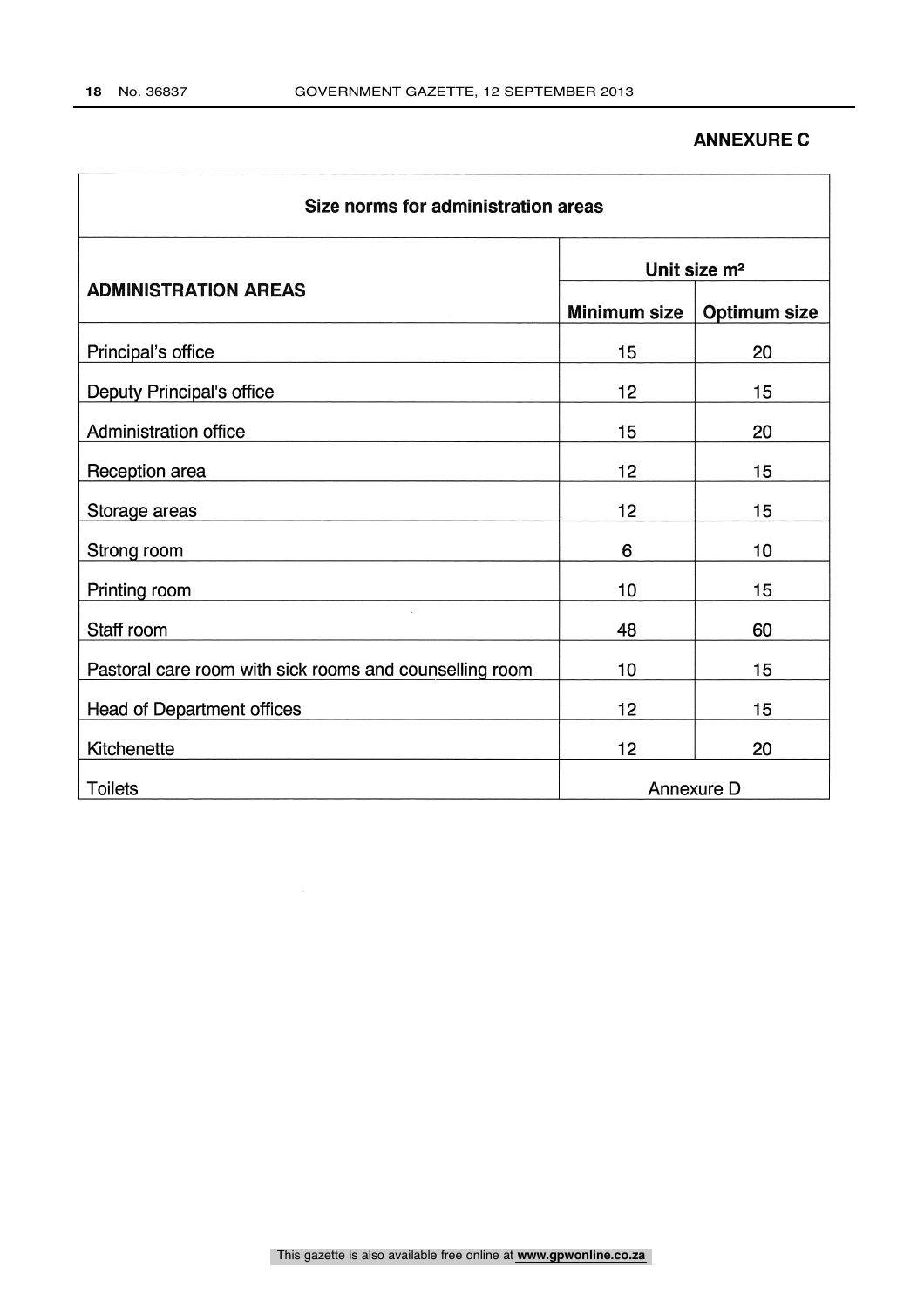| L      |  |
|--------|--|
| ٦<br>ł |  |
|        |  |
|        |  |
| L      |  |
| ٠      |  |

|                    |                                  |                  |                |          |                  |                  | NORMS FOR SCHOOL SANITATION         |                                  |                                     |                       |                          |                          |                       |                          |                            |
|--------------------|----------------------------------|------------------|----------------|----------|------------------|------------------|-------------------------------------|----------------------------------|-------------------------------------|-----------------------|--------------------------|--------------------------|-----------------------|--------------------------|----------------------------|
|                    |                                  |                  |                |          |                  |                  | PRIMARY SCHOOLS                     |                                  |                                     |                       |                          |                          |                       |                          |                            |
| Enrolment<br>range | Enrolment<br>range per<br>gender | Girls'<br>basins | Girls' WC      | Boys' WC | Boys'<br>urinals | Boys'<br>Basins  | <b>Grade R</b><br>Unisex<br>Toilets | Grade R<br>basin                 | Disabled<br>WC &<br>Unisex<br>basin | Female<br>staff WC    | Female<br>staff<br>basin | Male staff<br>WC         | Male staff<br>urinals | Male staff<br>basin      | Total<br>toilets           |
| 135-320            | 80 - 160                         | 4                | 6              | 2        | 4                | 2                | S                                   | 2                                | $\overline{\phantom{0}}$            | 2                     |                          | $\overline{\phantom{0}}$ |                       | $\overline{\phantom{0}}$ | 20                         |
| $321 - 640$        | $161 - 320$                      | 6                | $\infty$       | 4        | 4                | 2                | 4                                   | 3                                |                                     | 2                     |                          |                          |                       |                          | 25                         |
| 641-960            | $321 - 480$                      | 6                | $\overline{a}$ | 4        | 6                | 3                | 5                                   | 3                                | 2                                   | 3                     | 2                        |                          | 2                     | 2                        | 33                         |
| $961 - 1280$       | 481 - 640                        | $\infty$         | $\overline{2}$ | $\circ$  | 6                | 4                | 5                                   | 3                                | 2                                   | 3                     | $\sim$                   |                          | $\sim$                | $\sim$                   | 22                         |
|                    |                                  |                  |                |          |                  |                  | SECONDARY SCHOOLS                   |                                  |                                     |                       |                          |                          |                       |                          |                            |
| Enrolment<br>range | Enrolment<br>range per<br>gender | Girls'<br>basins | Girls' WC      |          | Boys' WC         | Boys'<br>urinals | Boys'<br>basins                     | Disabled<br>WC & basin<br>Unisex | Female staff<br>š                   | Female staff<br>basin | Male staff<br>š          |                          | Male staff<br>urinals | Male staff<br>basin      | <b>Total toilets</b>       |
| $200 - 400$        | $100 - 200$                      | 4                | 6              |          | 2                | 4                | 2                                   |                                  | 2                                   |                       |                          |                          |                       |                          | 17                         |
| 401 - 600          | 201 - 300                        | 6                | $\infty$       |          | 4                | 4                | $\sim$                              |                                  | 2                                   |                       |                          |                          |                       |                          | 21                         |
| 601 - 800          | $301 - 400$                      | $\circ$          | $\tilde{a}$    |          | 4                | 6                | S                                   |                                  | 2                                   |                       |                          |                          |                       |                          | 25                         |
| 800 - 1000         | 401 - 501                        | $\infty$         | 12             |          | $\circ$          | 6                | 4                                   | $\sim$                           | 3                                   | 2                     |                          |                          | $\mathbf{\tilde{c}}$  | $\sim$                   | $\boldsymbol{\mathcal{Z}}$ |
| 1001 - 1200        | $501 - 600$                      | $\infty$         | $\overline{4}$ |          | 6                | $\infty$         | 5                                   | $\sim$                           | 3                                   | 2                     |                          |                          | 2                     | $\sim$                   | 36                         |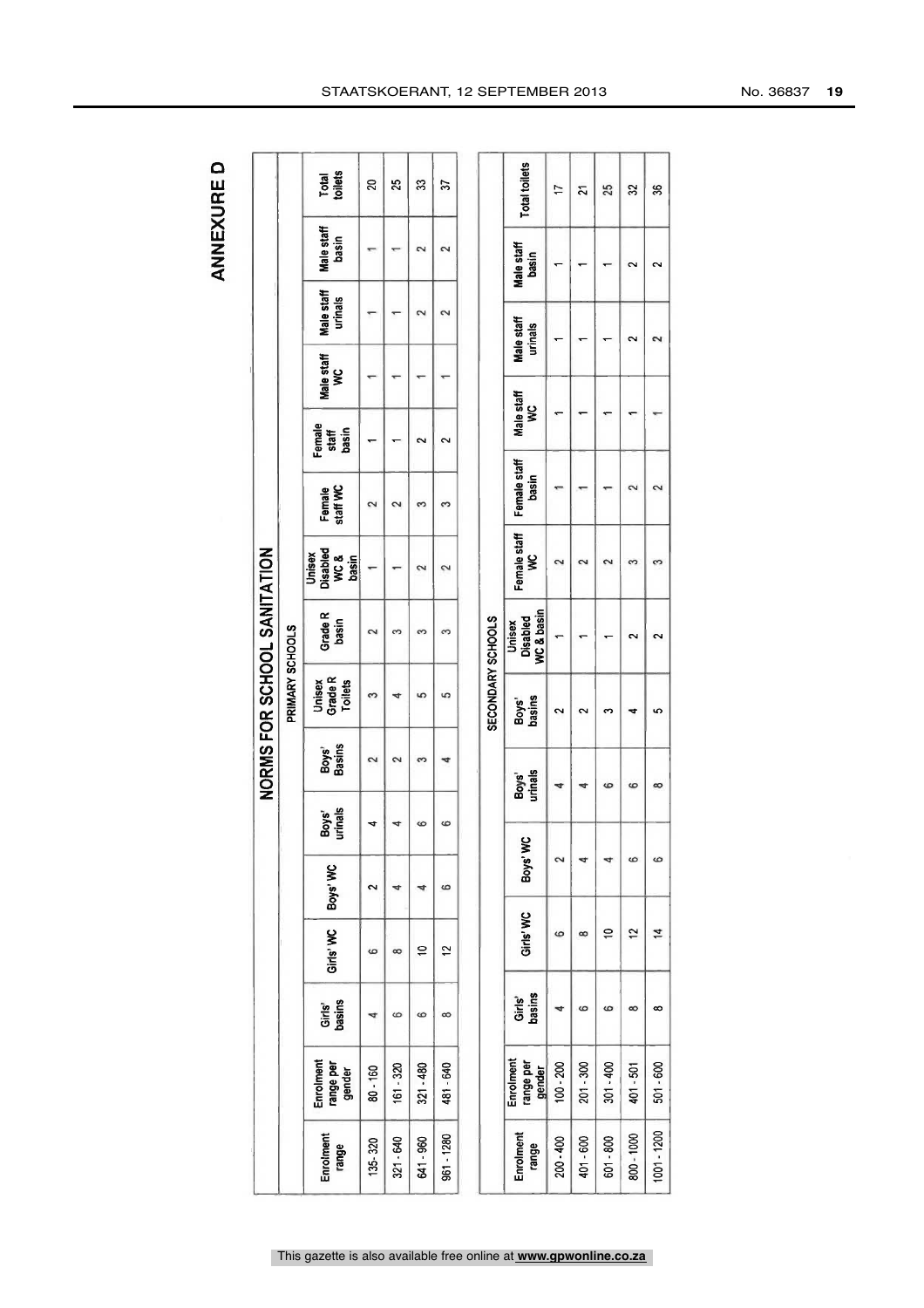This gazette is also available free online at **www.gpwonline.co.za**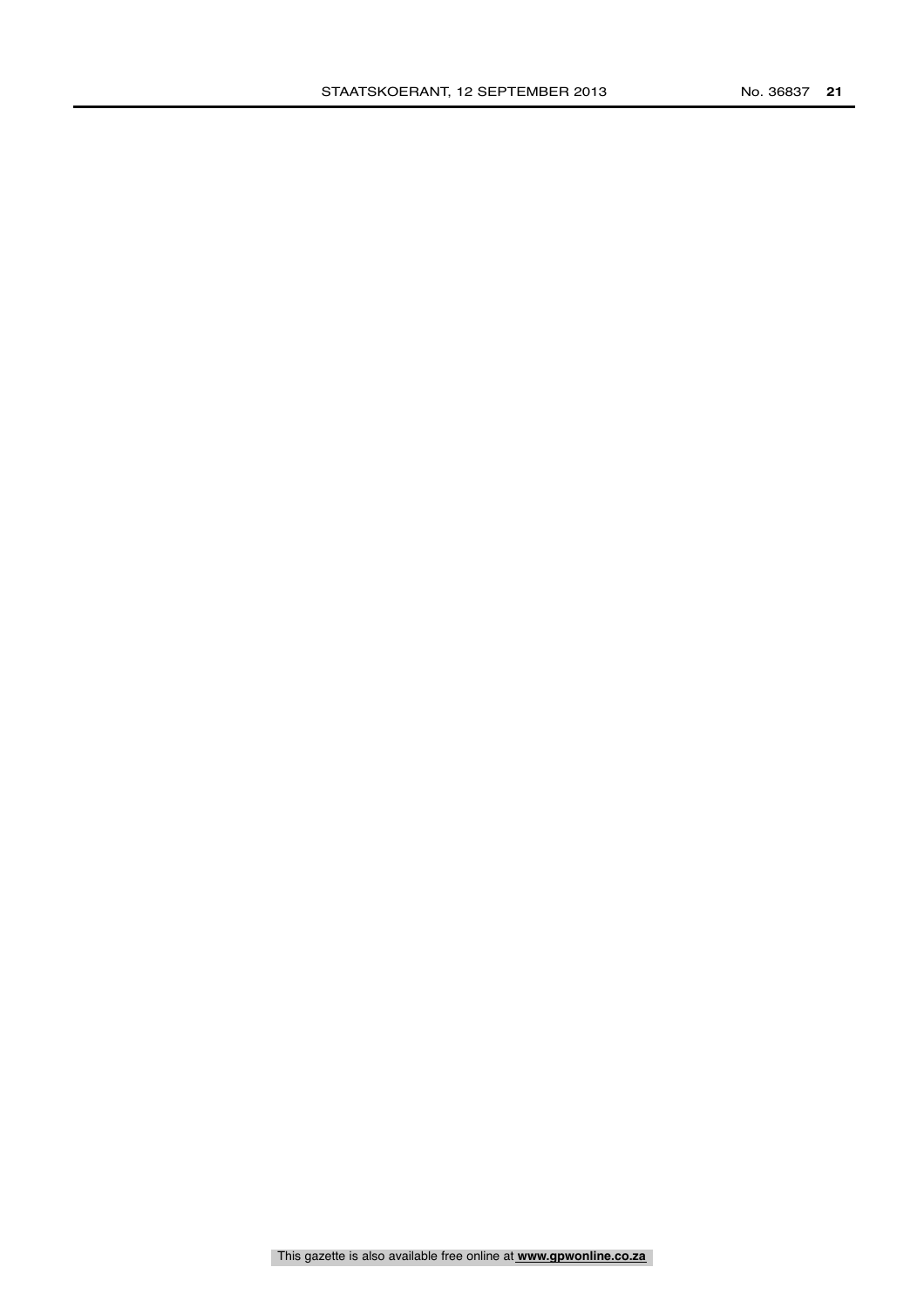This gazette is also available free online at **www.gpwonline.co.za**